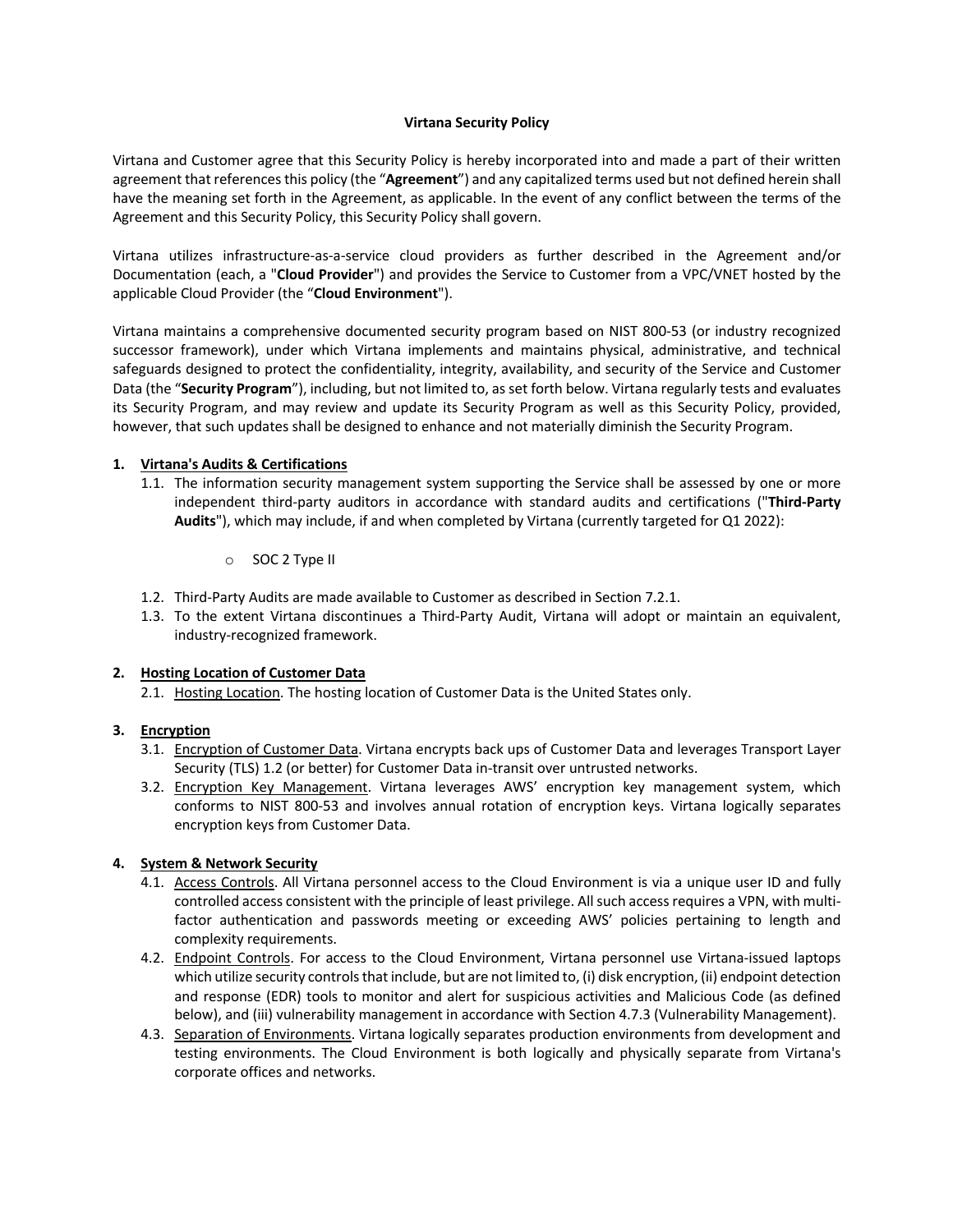- 4.4. Firewalls / Security Groups. Virtana shall protect the Cloud Environment using industry standard firewall or security groups technology with deny-all default policies (except required ports) to prevent egress and ingress network traffic protocols other than those that are business-required.
- 4.5. Hardening. The Cloud Environment shall be hardened using industry-standard practices to protect it from vulnerabilities, including by changing default passwords, removing unnecessary software, disabling or removing unnecessary services, and regular patching as described in this Security Policy.
- 4.6. Monitoring & Logging.
	- 4.6.1. Infrastructure Logs. Monitoring tools or services, such as host-based intrusion detection tools, are utilized to log certain activities and changes within the Cloud Environment. These logs are further monitored, analyzed for anomalies, and are securely stored to prevent tampering for at least one year.
	- 4.6.2. User Logs. As further described in the Documentation, Virtana also captures logs of certain activities and changes within the Account and, at Customer's request, makes some, but not all, of those logs available to Customer for Customer's preservation and analysis.
- 4.7. Vulnerability Detection & Management.
	- 4.7.1. Anti-Virus & Vulnerability Detection. The Cloud Environment leverages advanced threat detection tools used to monitor and alert for suspicious activities, potential malware, viruses and/or malicious computer code (collectively, "**Malicious Code**"). Virtana does not monitor Customer Data for Malicious Code.
	- 4.7.2. Penetration Testing & Vulnerability Detection. Virtana conducts penetration tests on an ongoing basis throughout the year. Additionally Virtana engages to have independent penetration testing done annually by a third party independent auditor. Virtana also runs regular vulnerability scans for the Cloud Environment using updated vulnerability databases.
	- 4.7.3. Vulnerability Management. Vulnerabilities meeting defined risk criteria trigger alerts and are prioritized for remediation based on their potential impact to the Service. Upon becoming aware of such vulnerabilities, Virtana will use commercially reasonable efforts to address private and public (e.g., U.S.-Cert announced) critical and high vulnerabilities within 30 days, and medium vulnerabilities within 90 days. To assess whether a vulnerability is 'critical', 'high', or 'medium', Virtana leverages the National Vulnerability Database's (NVD) Common Vulnerability Scoring System (CVSS), or where applicable, the U.S.-Cert rating.
	- 4.7.4. Open Source Components. Virtana will use commercially-available software tools (such as BlackDuck or similar) to identify open-source components and its licenses used as part of application software and make a list of open source components available on request by customers.

# **5. Administrative Controls**

- 5.1. Personnel Security. Virtana requires criminal background screening on its personnel as part of its hiring process, to the extent permitted by applicable law.
- 5.2. Personnel Training. Virtana maintains a documented security awareness and training program for its personnel, including, but not limited to, onboarding and on-going training.
- 5.3. Personnel Agreements. Virtana personnel are required to sign confidentiality agreements. Virtana employee personnel are also required to sign/acknowledge their obligation to comply with Virtana's internal information security policies, which includes acknowledging responsibility for reporting security incidents involving Customer Data.
- 5.4. Personnel Access Reviews & Separation. Virtana reviews the access privileges of its personnel to the Cloud Environment at least quarterly, and removes access on a timely basis for all separated personnel.
- 5.5. Virtana Risk Management & Threat Assessment. Virtana's security committee meets regularly to review reports and material changes in the threat environment, and to identify potential control deficiencies in order to make recommendations for new or improved controls and threat mitigation strategies.
- 5.6. External Threat Intelligence Monitoring. Virtana reviews external threat intelligence, including US-Cert vulnerability announcements and other trusted sources of vulnerability reports. U.S.-Cert announced vulnerabilities rated as critical or high are prioritized for remediation in accordance with Section 4.7.3 (Vulnerability Management).